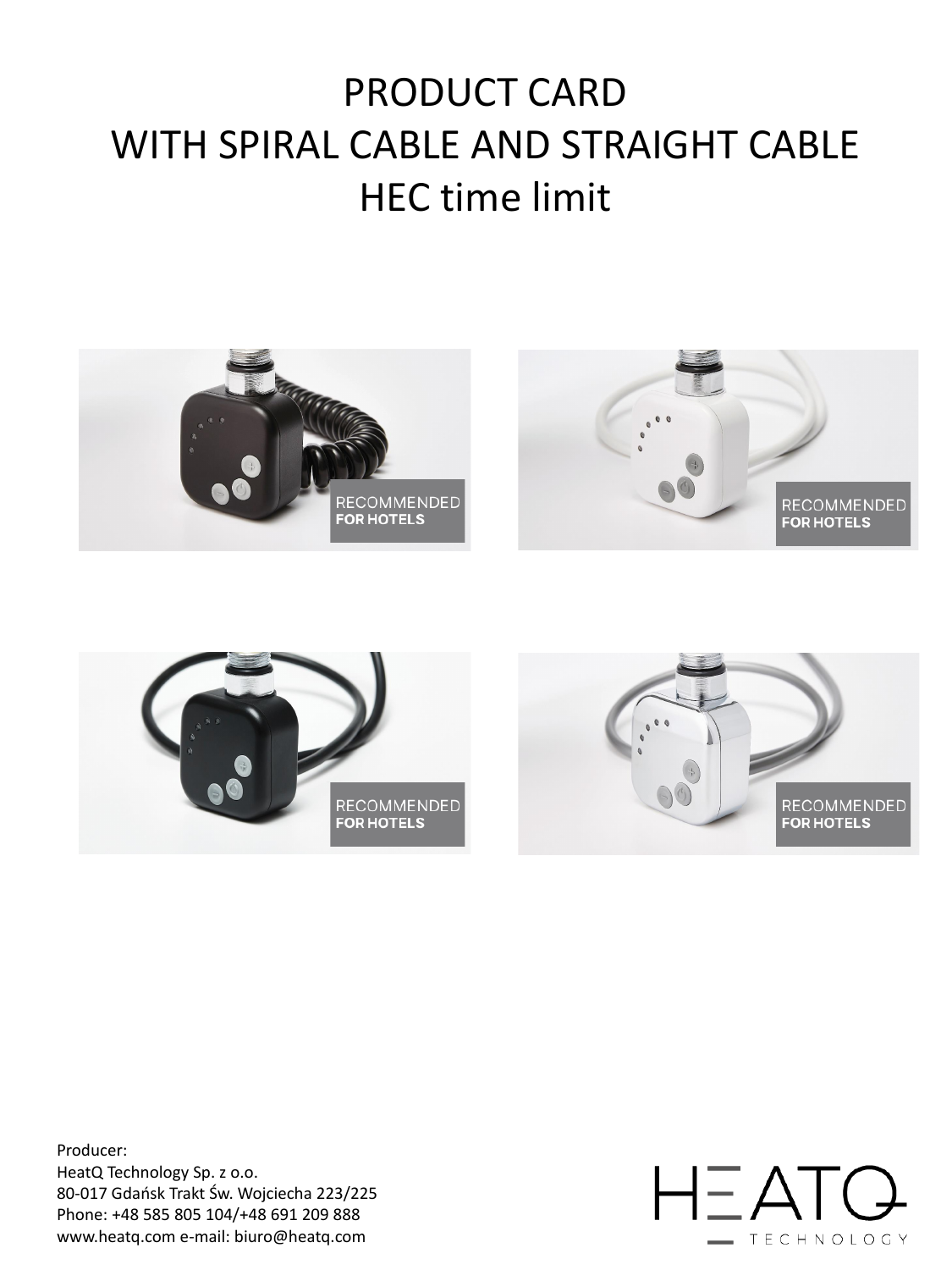#### INTENDED USE

Electric heating element HTL with microprocessor thermostat designed to be mounted in the bathroom and for decorative radiators intended for hotels and other public places. The towel warmer equipped with an electric heating element can serves as an electric dryer or hybrid combining to the electric dryer and standard radiator connected to the central heating.

The main advantage of the device is automatic turn off after a certain time. No continuous operation option.

- nominal voltage: option 1:230V, 50Hz; option 2: 110V, 60 Hz
- **·** insulation class: option 1: Class I; option 2: Class II
- **·** ingress protection class: IPX4 (ZONE 2 i 3)
- power: 120W, 200W, 300W, 400W, 500W, 600W, 800W, 1000W, 1200W



#### TYPES OF CONNECTION

- spiral cabel
- straight cable

#### COLOURS OF THERMOSTATS

chrome, white, black, black mat, silver

#### TECHNICAL PARAMETERS

#### Source: NORM PN-EN 60529:2003



3

| <b>DIMENSION AND WEIGHT</b> |        |            |            |  |  |  |  |
|-----------------------------|--------|------------|------------|--|--|--|--|
| Power                       | Weight | Lenght "I" | Lenght "L" |  |  |  |  |

| 120W  | 0,40kg | 310 mm | 377mm |
|-------|--------|--------|-------|
|       |        |        |       |
| 200W  | 0,39kg | 270mm  | 327mm |
|       |        |        |       |
| 300W  | 0,40kg | 295mm  | 362mm |
|       |        |        |       |
| 400W  | 0,41kg | 330mm  | 397mm |
|       |        |        |       |
| 500W  | 0,42kg | 345mm  | 412mm |
|       |        |        |       |
| 600W  | 0,42kg | 360mm  | 427mm |
|       |        |        |       |
| 800W  | 0,45kg | 470mm  | 537mm |
|       |        |        |       |
| 1000W | 0,48kg | 560mm  | 627mm |
|       |        |        |       |
| 1200W | 0,49kg | 565 mm | 637mm |



1. Heating element

2. Moulding

3. Power cable

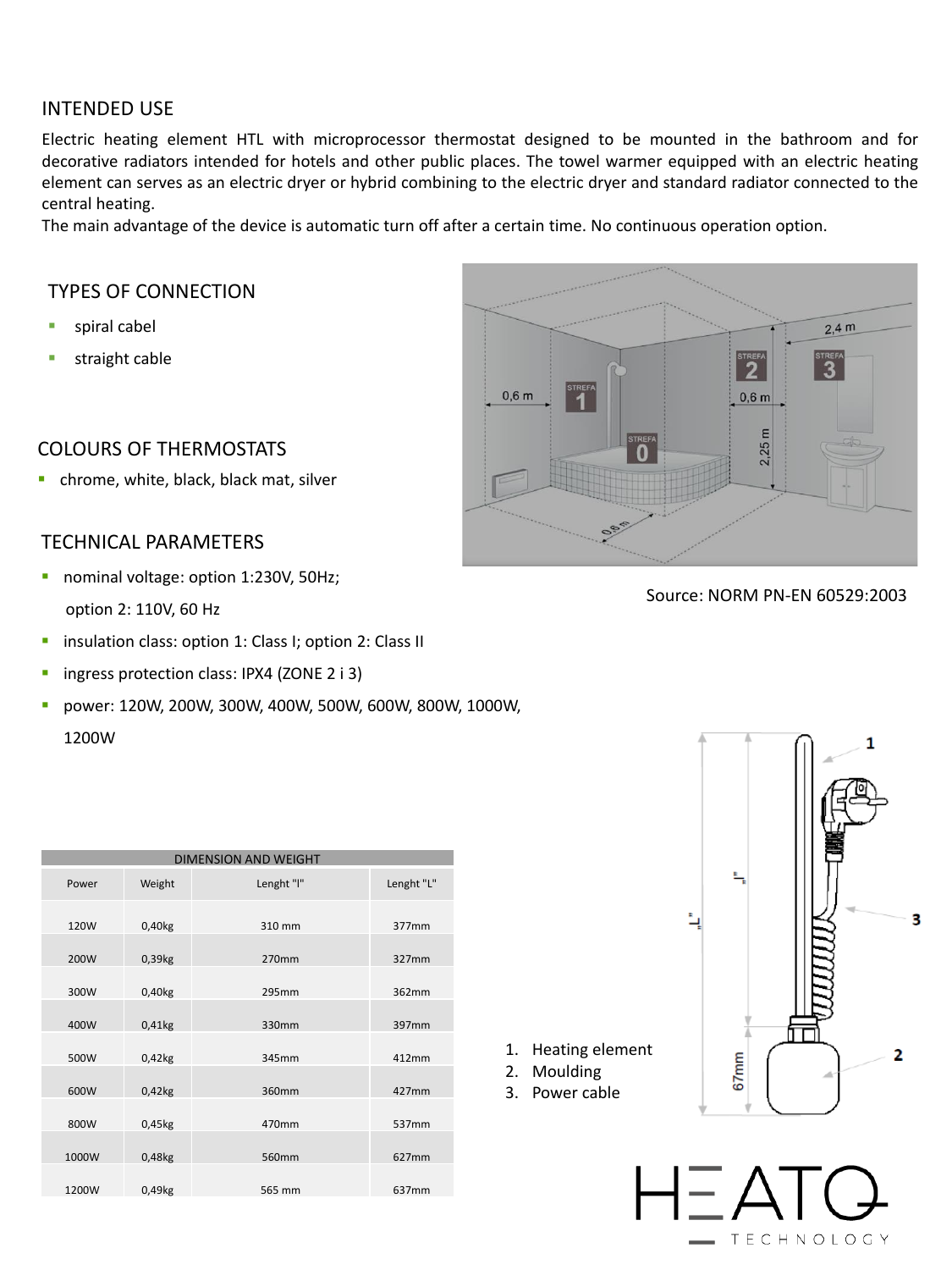



## $H\equiv ATQ$ - TECHNOLOGY